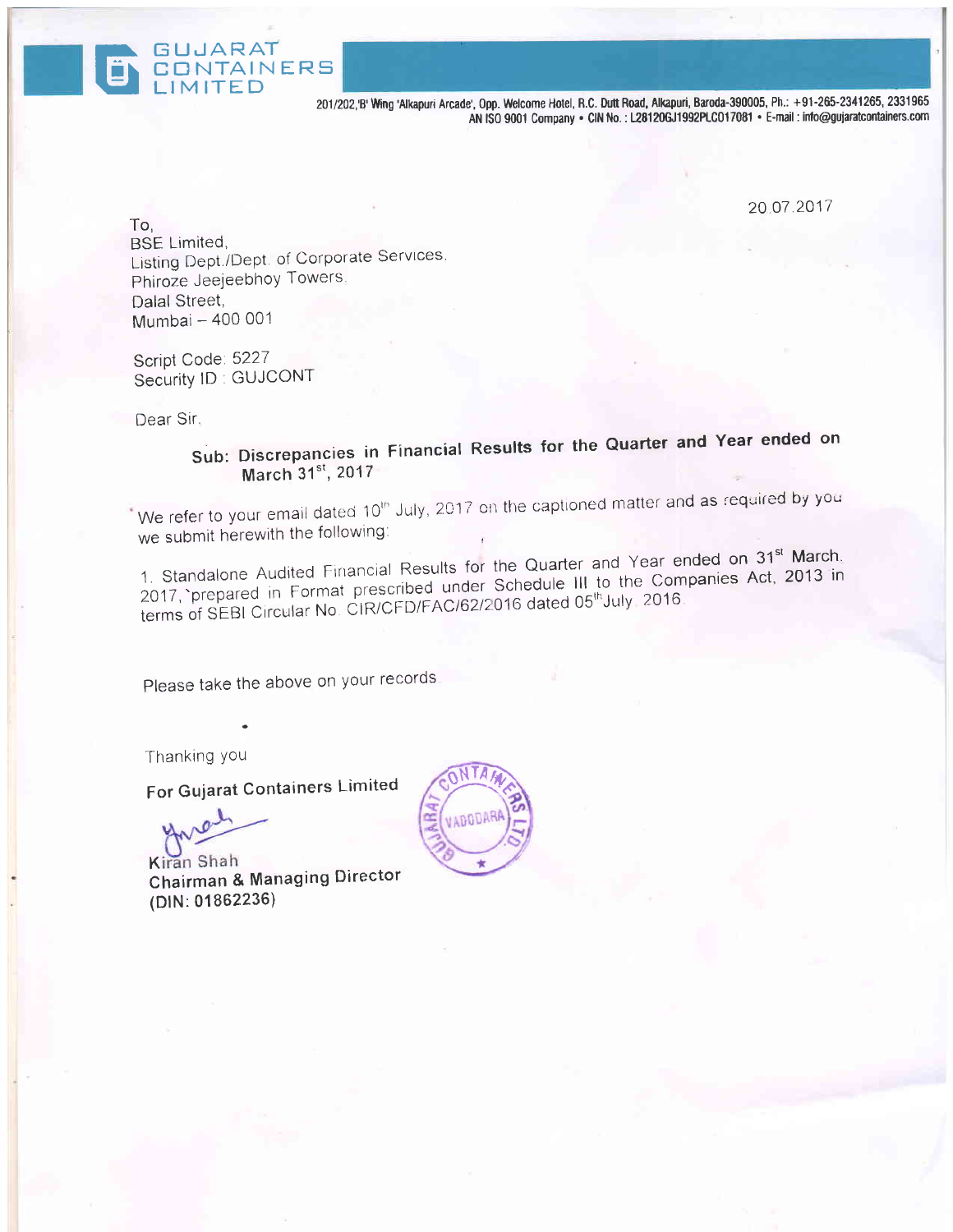|                |                                                                                                               |                                   | <b>GUJARAT CONTAINERS LTD</b>     |                                   |                                            | (Amt Rs.)                              |
|----------------|---------------------------------------------------------------------------------------------------------------|-----------------------------------|-----------------------------------|-----------------------------------|--------------------------------------------|----------------------------------------|
|                | Statement of standalone Audited Financial Results for the Quarter and Year Ended on 31/03/2017<br>Particulars | 3 Months<br>ended<br>(31/03/2017) | 3 Months<br>ended<br>(31/12/2016) | 3 Months<br>ended<br>(31/03/2016) | <b>Current Year</b><br>Ended<br>31/03/2017 | Previous year<br>ended<br>(31/03/2016) |
|                | (Refer Notes Below)                                                                                           | Audited                           | Unaudited                         | Audited                           | Audited                                    | Audited                                |
| 1              | Revenue                                                                                                       |                                   |                                   |                                   |                                            |                                        |
|                |                                                                                                               | 1,385.68                          | 1,200.86                          | 1,069.65                          | 4,973.82                                   | 5,039.09                               |
|                | (a) Revenue from Operations                                                                                   | 1.44                              | 0.02                              | 1.09                              | 6.47                                       | 5.27                                   |
|                | (b) Other Income                                                                                              | 1,387.12                          | 1,200.88                          | 1,070.44                          | 4,980.29                                   | 5,044.36                               |
|                | Total Revenue (a-b)                                                                                           |                                   |                                   |                                   |                                            |                                        |
| $\overline{2}$ | Expenses                                                                                                      | 1,034.07                          | 861.13                            | 690.26                            | 3,586.43                                   | 3,502.58                               |
|                | (a) Cost of materials consumed                                                                                |                                   |                                   |                                   |                                            |                                        |
|                | (b) Purchase of stock-in-trade                                                                                | 31.20                             | 17.50                             | (27.09)                           | 11.52                                      | (57.36)                                |
|                | (c) Changes in inventories                                                                                    | 125.49                            | 110.67                            | 119.93                            | 450.59                                     | 531.31                                 |
|                | (d) Employee benefits expense                                                                                 | 10.46                             | 18.93                             | 22.16                             | 62.27                                      | 73.76                                  |
|                | (e) Depreciation and amortisation expense                                                                     |                                   |                                   |                                   |                                            |                                        |
|                | (g) Other expenses                                                                                            | 115.84                            | 120.61                            | 191.27                            | 521.84                                     | 664.02                                 |
|                | Total expenses                                                                                                | 1,317.06                          | 1,128.84                          | 996.53                            | 4,632.65                                   | 4,714.31                               |
| 3.             | Profit/(Loss) before exceptional and                                                                          |                                   |                                   |                                   |                                            |                                        |
|                | extraordinary items and tax (1-2)                                                                             | 70.06                             | 72.04                             | 74.21                             | 347.64                                     | 330.05                                 |
| 4              | <b>Fxceptional Item</b>                                                                                       | 8.37                              |                                   |                                   | 8.37                                       | 13.90                                  |
|                | 5 Profit/ (Loss) before extraordinary items and                                                               |                                   |                                   |                                   | ÷<br>347.64                                | 330.05                                 |
|                | $tax(3(+/-)4)$                                                                                                | 70.06                             | 72.04                             | 74.21                             | 238.12                                     | 259.94                                 |
| 6              | Extraordinary Item                                                                                            | 62.97                             | 56.24                             | 72.87                             |                                            |                                        |
| $\mathcal{I}$  | Profit / (Loss) before Tax (5(+/-)6)                                                                          | 15.46                             | 15.80                             | 1.34                              | 117.89                                     | 84.01                                  |
| 8.             | Tax expense L Current Tax                                                                                     |                                   |                                   |                                   | 31.61                                      | 20.29                                  |
|                |                                                                                                               |                                   |                                   |                                   |                                            |                                        |
|                | II. Defferd Tax                                                                                               |                                   |                                   |                                   | 3.80                                       | (1.59)                                 |
|                | q Net Profit / (Loss) from ordinary activities<br>after tax $(7(+/-)8)$                                       | 15.46                             | 15.80                             | 1.34                              | 82.48                                      | 65.31                                  |
|                | 10 Profit/(Loss) from discontinuing operations                                                                |                                   |                                   |                                   |                                            |                                        |
|                | 11 Tax expense of discontinuing operations                                                                    |                                   | ÷                                 |                                   |                                            |                                        |
|                | 12 Proit/(Loss) from discontinuing operations<br>(after tax)                                                  |                                   | ÷                                 |                                   |                                            |                                        |
|                | 13 Share of profit / (Loss) of associates*                                                                    |                                   |                                   |                                   |                                            |                                        |
|                | 14 Minority interest*                                                                                         |                                   |                                   |                                   |                                            |                                        |
|                | 15 Net Profit / (Loss) after taxes,                                                                           | 15.46                             | 15.80                             | 1.34                              | 82.48                                      | 65.31                                  |
|                | 16 Earnings per share                                                                                         |                                   |                                   |                                   |                                            |                                        |
|                | (of Rs. 10/- each) (not annualised):                                                                          |                                   |                                   |                                   |                                            | 0.91                                   |
|                | (a) Basic                                                                                                     | 0.27                              | 0.28                              | 0.02                              | 1.46                                       | 1.16                                   |
|                | (b) Diluted                                                                                                   | 0.27                              | 0.28                              | 0.02                              | 1.46                                       |                                        |

by the Audit Committee and taken on record by the Board of Directors at their meeting held on 0.4th May, 2017

The Company does not have more than one Reportable Segment in the line with the Accounting Standard (AS 17) "Segment Reporting"

3 Previous period figures have been regrouped / reclassified wherever necessary to conform to current period classification.  $\overline{2}$ 

4 The figures for the three months ended 31-03-2017 and 31-03-2016, are balancing figures between audied figures

in respect of the full financial year and the published year to date figures upto nine months of the financial year.

Date 27th May, 2017

Place Baroda

Wan shah

Chairman & Managing Director